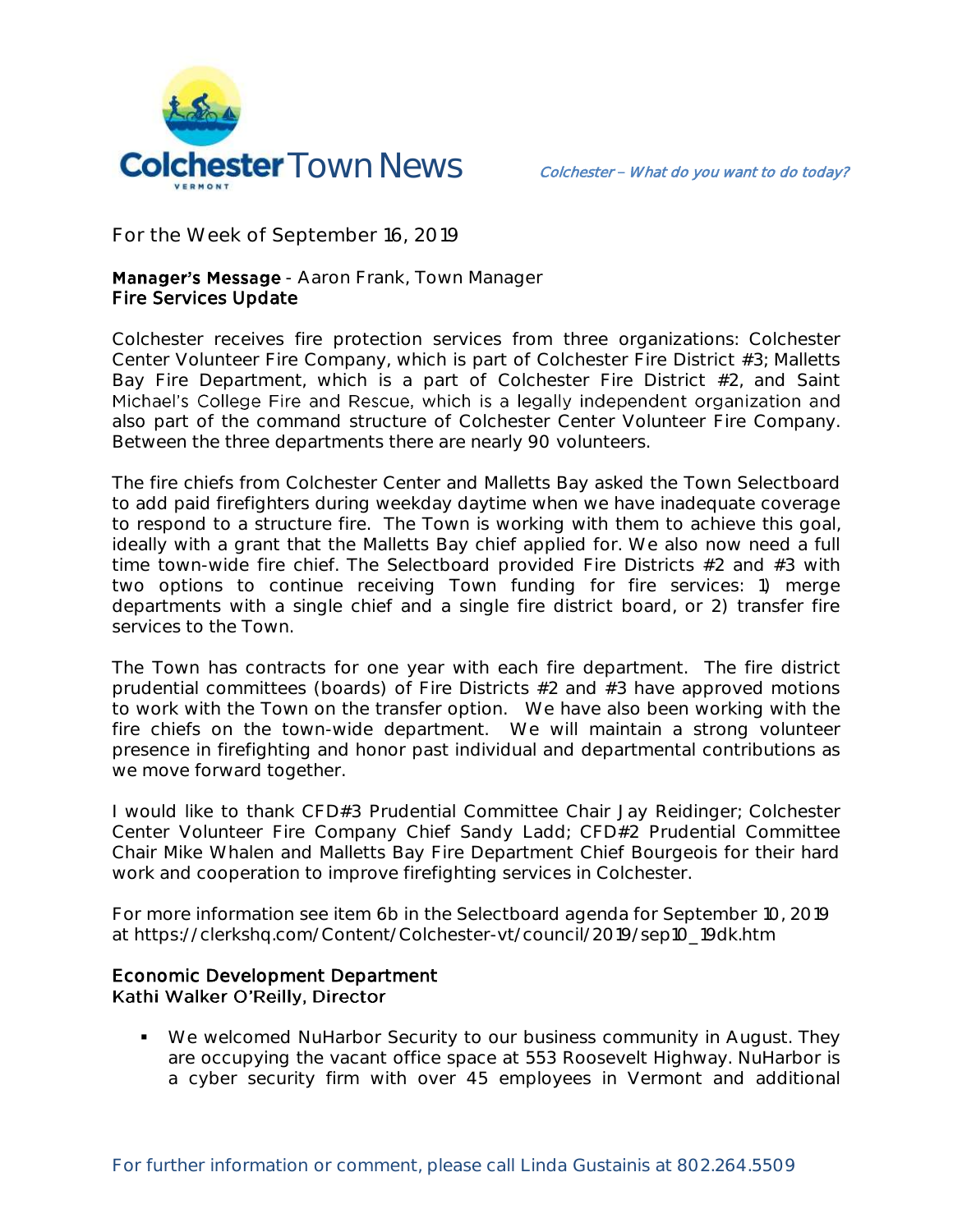

locations in South Carolina, Boston, Atlanta and Washington DC. They were awarded the 2108 Best Places to Work in Vermont.

- We launched our GIS Mapping and Commercial Real Estate database. This will allow users to find available space or land, assessment data and GIS information in one location allowing us to assist both tenants and owners an easier way to locate or expand in Colchester.
- Assisting local food manufacturer and the Small Business Development Center on growth options and best model.
- We are partnering with VTrans on outreach regarding Exit 16 and the Diverging Diamond Interchange. Public hearings will be held on Tuesday, September 24 at 1:00 and 6:30 PM in the Outer Bay Conference Room at Town Hall. All are encouraged to attend a presentation to get the latest information on the project.

For more visit [http://www.colchestervt.gov/e](http://www.colchestervt.gov/)condev or call (802) 264-5508.

### Planning and Zoning Department Sarah Hadd, Director

The Planning Commission continues to work on the Malletts Bay Initiative Wastewater Solutions and will provide a recap of the Septic Tour as well as discuss the "Do Nothing" approach at their September 17th meeting at 781 Blakely Rd at 7PM. For more information see tinyurl.com/ColchesterMBI

The Development Review Board met on September 11th and continued the preliminary plat application of Ireland Industries to subdivide a 33.7 acre parcel into 37 lots in size from .13 acres to 8.86 acres to be comprised of mixed uses to include office commercial space, restaurant space, daycare space, retail space and residential units to be served by public streets at 242 Severance Rd., tax map 4, parcel 30-1. The Board approved the following applications:

- Site plan application of 755 East Lakeshore, LLC and Blackrock Construction, LLC for a seawall at 755 East Lakeshore Drive, tax map 67, parcel 18
- **Preliminary and final plat applications of Jason Cadwell Trustee, Susa Belton** Trustee and Bowl New England, Inc. for a two lot subdivision at 215 Lower Mountain View Drive, tax map 35, parcel 20-4
- **Final plat amendment application of Wilder Wheelock and Rivers Edges** Building Development to add one duplex unit at 3555 Roosevelt Highway, tax map 27, parcel 16
- Site plan application of Lloyd and Katherine Briggs for a boat ramp at 67 Outer Bay Lane, tax map 44, parcel 15
- Sketch plan application of Jon and Marianne Terrien for a two lot subdivision and four residential units within an existing mixed use building at 419 Main St., tax map 26, parcel 29; and 6) site plan application of Landscaper's Real Estate,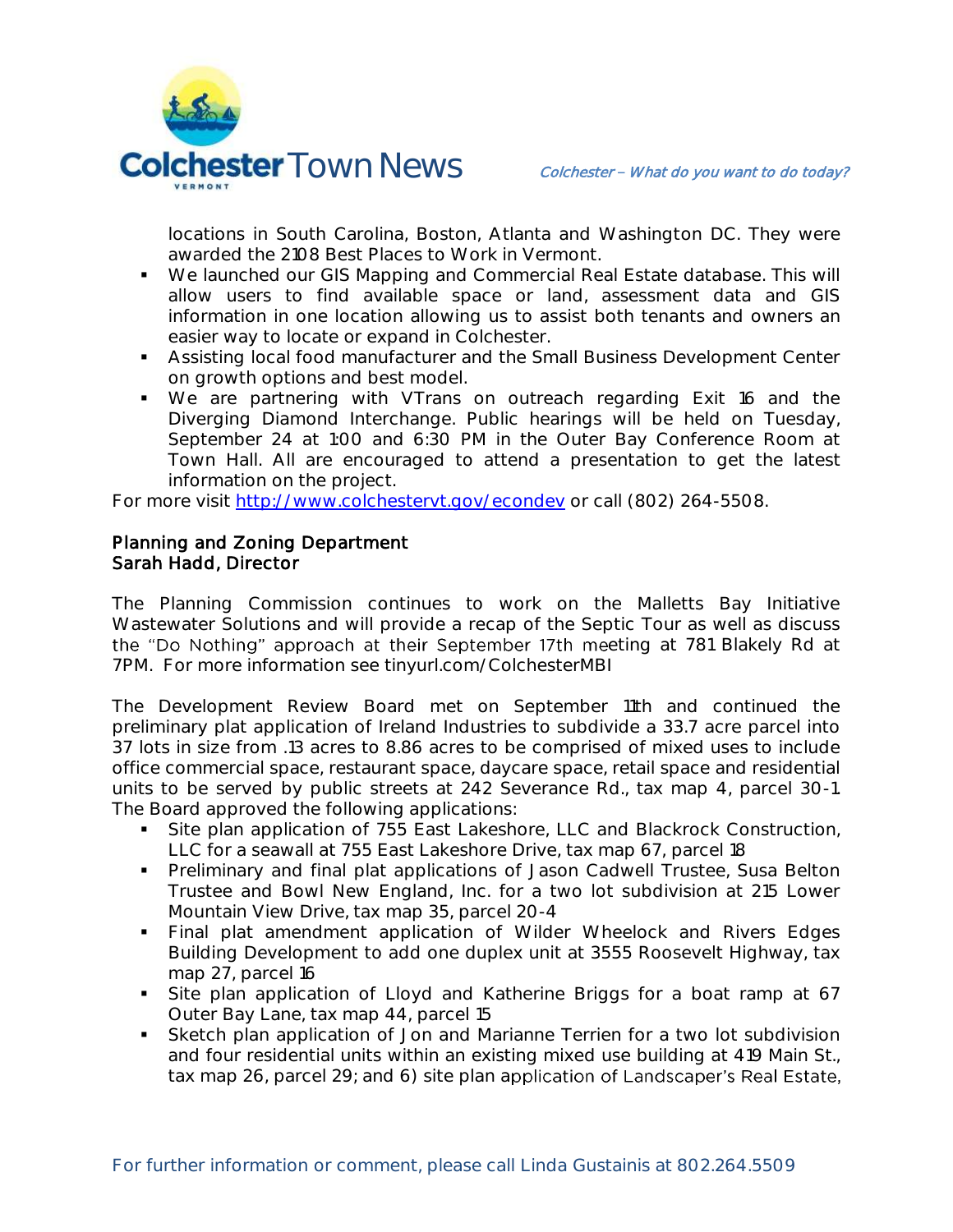

LLC to establish a social club in an existing building at 1847 Main Street, tax map 22, parcel 174.

For more visit<http://colchestervt.gov/planningz> or call (802) 264-5600.

# Department of Public Works

## Bryan Osborne, Director

- **All paving projects for this summer are now complete.**
- We are continuing to advance the design for the reconstruction of the Prim and West Lakeshore Drive Intersection project.
- Discussions with the CCRPC and VTrans are continuing to advance the design of a roundabout at the Bayside intersection.
- We are continuing the design for stormwater improvements in Shore Acres and the surrounding area to improve water quality in Malletts Bay.
- Work is continuing on the development of a phosphorus control plan to improve water quality in Malletts Bay.
- The replacement of a large drainage culvert under Hercules Drive has been completed.
- We are continuing to advance 30% engineering for the replacement of culverts beneath Lower Mt. View Drive.

For more visit<http://colchestervt.gov/publicworks> or call (802) 264-5620.

**Upcoming Town Meetings:** 

- Planning Commission: 1st & 3rd Tuesdays of the month, 7:00 PM. October meetings: 10/1 & 10/15
- **Development Review Board:**  $2^{nd}$  Wednesday of the month, 7:00 PM. October meeting: 10/9
- Recreation Advisory Board: 2<sup>nd</sup> Wednesday of the month, 7:00 AM, Champlain Room, 2nd floor. October meeting: 10/9
- **Conservation Commission:** 3rd Monday of the month, 7:00 PM, at the Bayside Activity Center or per agenda. October meeting: 10/21
- Selectboard: 2nd & 4th Tuesday of the month, 6:30pm. Next meeting: 9/24. October meetings: 10/8 & 10/22

**Notices:**

- Starting September 3, 2019 the Colchester Causeway Path will be CLOSED to all pedestrian and bike traffic for repairs to 2018 storm damage. The Mills Point parking lot will also be closed to the public and reserved for construction equipment. Work is expected to be complete by Memorial Day 2020. Call Colchester Parks & Recreation at 264-5640 if you have questions about the project.
- Volunteers Needed at Essex Community Justice Center (ECJC) ECJC is looking for volunteers for the *Circles of Support and Accountability* Program (CoSA), an evidence-based model of engagement with someone who